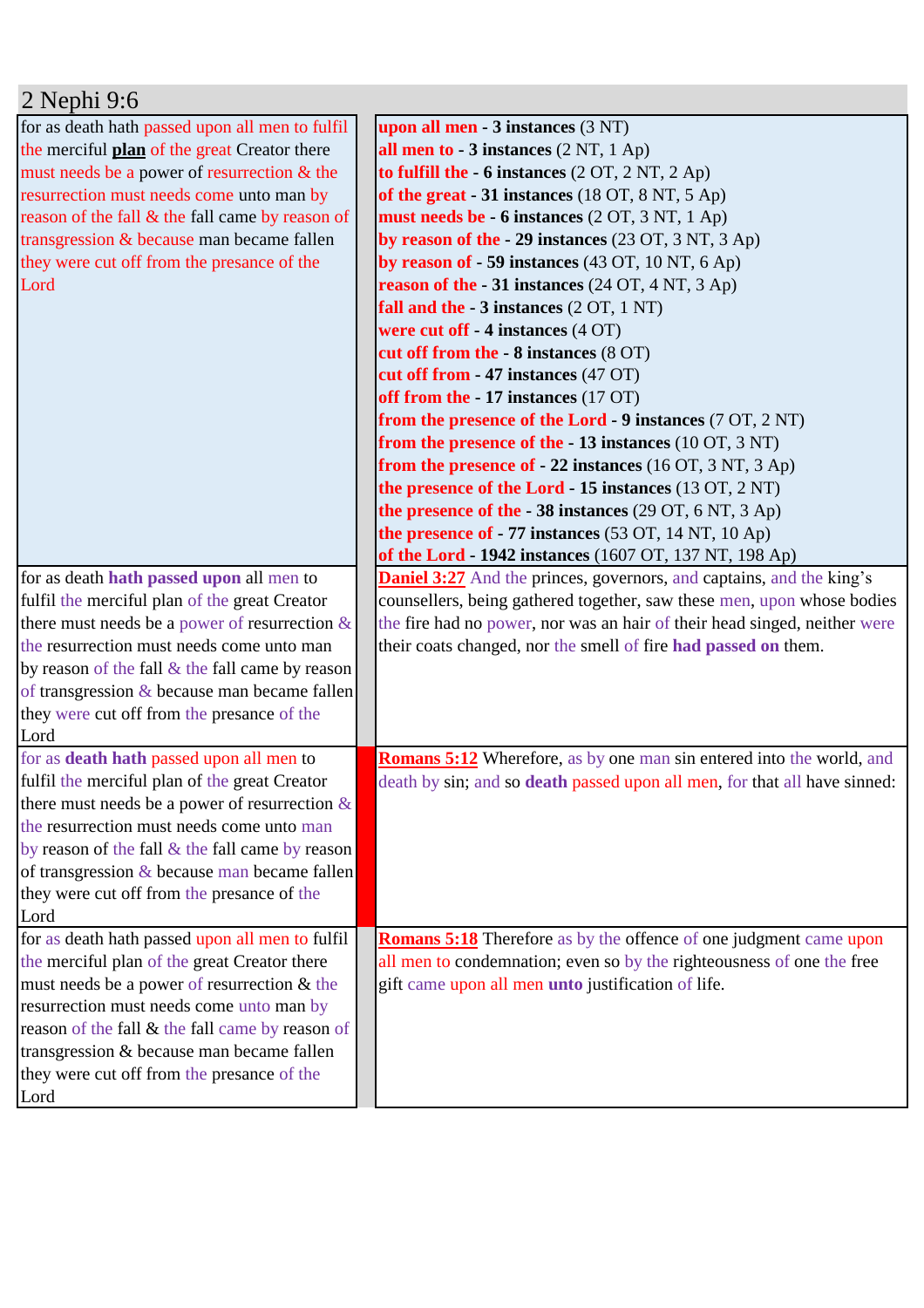| for as death hath passed upon all men to fulfil       | 2 Maccabees 11:14 And persuaded them to agree to all reasonable                |
|-------------------------------------------------------|--------------------------------------------------------------------------------|
| the merciful plan of the great Creator there          | conditions, and promised that he would persuade the king that he must          |
| must needs be a power of resurrection $&$ the         | needs be a friend unto them.                                                   |
| resurrection must needs come unto man by              |                                                                                |
| reason of the fall & the fall came by reason of       |                                                                                |
| transgression $&$ because man became fallen           |                                                                                |
| they were cut off from the presance of the            |                                                                                |
| Lord                                                  |                                                                                |
| for as death hath passed upon all men to fulfil       | Genesis 19:9 And they said, Stand back. And they said again, This one          |
| the merciful plan of the great Creator there          | fellow came in to sojourn, and he will needs be a judge: now will we           |
| must needs be a power of resurrection $&$ the         | deal worse with thee, than with them. And they pressed sore upon the           |
| resurrection must needs come unto man by              | man, even Lot, and came near to break the door.                                |
| reason of the fall & the fall came by reason of       |                                                                                |
| transgression $&$ because man became fallen           |                                                                                |
| they were cut off from the presance of the            |                                                                                |
|                                                       |                                                                                |
| Lord                                                  |                                                                                |
| for as death hath passed upon all men to fulfil       | <b>John 11:25</b> Jesus said unto her, I am the resurrection, and the life: he |
| the merciful plan of the great Creator there          | that believeth in me, though he were dead, yet shall he live:                  |
| must needs be a power of resurrection $&$ the         |                                                                                |
| resurrection must needs come unto man by              |                                                                                |
| reason of the fall & the fall came by reason of       |                                                                                |
| transgression $&$ because man became fallen           |                                                                                |
| they were cut off from the presance of the            |                                                                                |
| Lord                                                  |                                                                                |
| for as death hath passed upon all men to fulfil       | Philippians 3:10 That I may know him, and the power of his                     |
| the merciful plan of the great Creator there          | resurrection, and the fellowship of his sufferings, being made                 |
| must needs be a <b>power</b> of resurrection $\&$ the | conformable unto his death;                                                    |
| resurrection must needs come unto man by              |                                                                                |
| reason of the fall & the fall came by reason of       |                                                                                |
| transgression & because man became fallen             |                                                                                |
| they were cut off from the presance of the            |                                                                                |
| Lord                                                  |                                                                                |
| for as death hath passed upon all men to fulfil       | <b>Luke 20:35</b> But they which shall be accounted worthy to obtain that      |
| the merciful plan of the great Creator there          | world, and the resurrection from the dead, neither marry, nor are given in     |
| must needs be a power of resurrection $&$ the         | marriage:                                                                      |
| resurrection must needs come unto man by              |                                                                                |
| reason of the fall & the fall came by reason of       |                                                                                |
| transgression $&$ because man became fallen           |                                                                                |
| they were cut off from the presance of the            |                                                                                |
| Lord                                                  |                                                                                |
| for as death hath passed upon all men to fulfil       | Acts 17:18 Then certain philosophers of the Epicureans, and of the             |
| the merciful plan of the great Creator there          | Stoicks, encountered him. And some said, What will this babbler say?           |
| must needs be a power of resurrection $&$ the         | other some, He seemeth to be a setter forth of strange gods: because he        |
| resurrection must needs come unto man by              | preached unto them Jesus, and the resurrection.                                |
| reason of the fall & the fall came by reason of       |                                                                                |
| transgression & because man became fallen             |                                                                                |
|                                                       |                                                                                |
|                                                       |                                                                                |
| they were cut off from the presance of the<br>Lord    |                                                                                |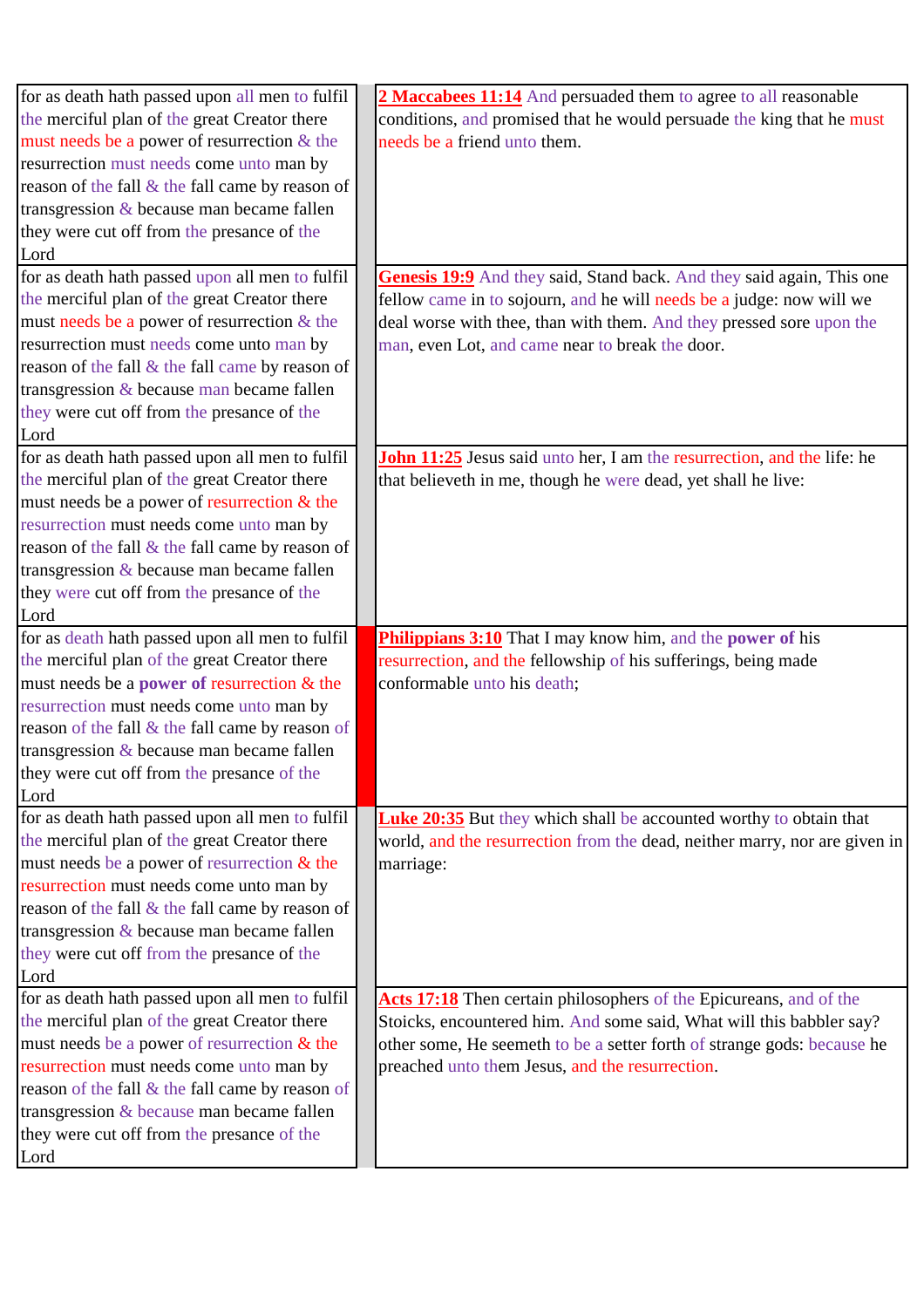| for as death hath passed upon all men to fulfil | Acts 21:22 What is it therefore? the multitude must needs come              |
|-------------------------------------------------|-----------------------------------------------------------------------------|
| the merciful plan of the great Creator there    | together: for they will hear that thou art come.                            |
| must needs be a power of resurrection & the     |                                                                             |
| resurrection must needs come unto man by        |                                                                             |
| reason of the fall & the fall came by reason of |                                                                             |
| transgression & because man became fallen       |                                                                             |
| they were cut off from the presance of the      |                                                                             |
| Lord                                            |                                                                             |
| for as death hath passed upon all men to fulfil | <b>Luke 2:34</b> And Simeon blessed them, and said unto Mary his mother,    |
| the merciful plan of the great Creator there    | Behold, this child is set for the fall and rising again of many in Israel;  |
| must needs be a power of resurrection $&$ the   | and for a sign which shall be spoken against;                               |
| resurrection must needs come unto man by        |                                                                             |
| reason of the fall & the fall came by reason of |                                                                             |
| transgression $&$ because man became fallen     |                                                                             |
| they were cut off from the presance of the      |                                                                             |
| Lord                                            |                                                                             |
| for as death hath passed upon all men to fulfil | <b>Daniel 8:12</b> And an host was given him against the daily sacrifice by |
| the merciful plan of the great Creator there    | reason of transgression, and it cast down the truth to the ground; and it   |
| must needs be a power of resurrection $&$ the   | practised, and prospered.                                                   |
| resurrection must needs come unto man by        |                                                                             |
| reason of the fall & the fall came by reason of |                                                                             |
| transgression & because man became fallen       |                                                                             |
| they were cut off from the presance of the      |                                                                             |
| Lord                                            |                                                                             |
| for as death hath passed upon all men to fulfil | Psalm 107:17 Fools because of their transgression, and because of their     |
| the merciful plan of the great Creator there    | iniquities, are afflicted.                                                  |
| must needs be a power of resurrection $&$ the   |                                                                             |
| resurrection must needs come unto man by        |                                                                             |
| reason of the fall & the fall came by reason of |                                                                             |
| transgression & because man became fallen       |                                                                             |
| they were cut off from the presance of the      |                                                                             |
| Lord                                            |                                                                             |
| for as death hath passed upon all men to fulfil | <b>Psalm 36:12</b> There are the workers of iniquity fallen: they are cast  |
| the merciful plan of the great Creator there    | down, and shall not be able to rise.                                        |
| must needs be a power of resurrection $&$ the   |                                                                             |
| resurrection must needs come unto man by        |                                                                             |
| reason of the fall & the fall came by reason of |                                                                             |
| transgression & because man became fallen       |                                                                             |
| they were cut off from the presance of the      |                                                                             |
| Lord                                            |                                                                             |
| for as death hath passed upon all men to fulfil | Acts 5:33 When they heard that, they were cut to the heart, and took        |
| the merciful plan of the great Creator there    | counsel to slay them.                                                       |
| must needs be a power of resurrection $&$ the   |                                                                             |
| resurrection must needs come unto man by        |                                                                             |
| reason of the fall & the fall came by reason of |                                                                             |
| transgression $&$ because man became fallen     |                                                                             |
| they were cut off from the presance of the      |                                                                             |
| Lord                                            |                                                                             |
|                                                 |                                                                             |